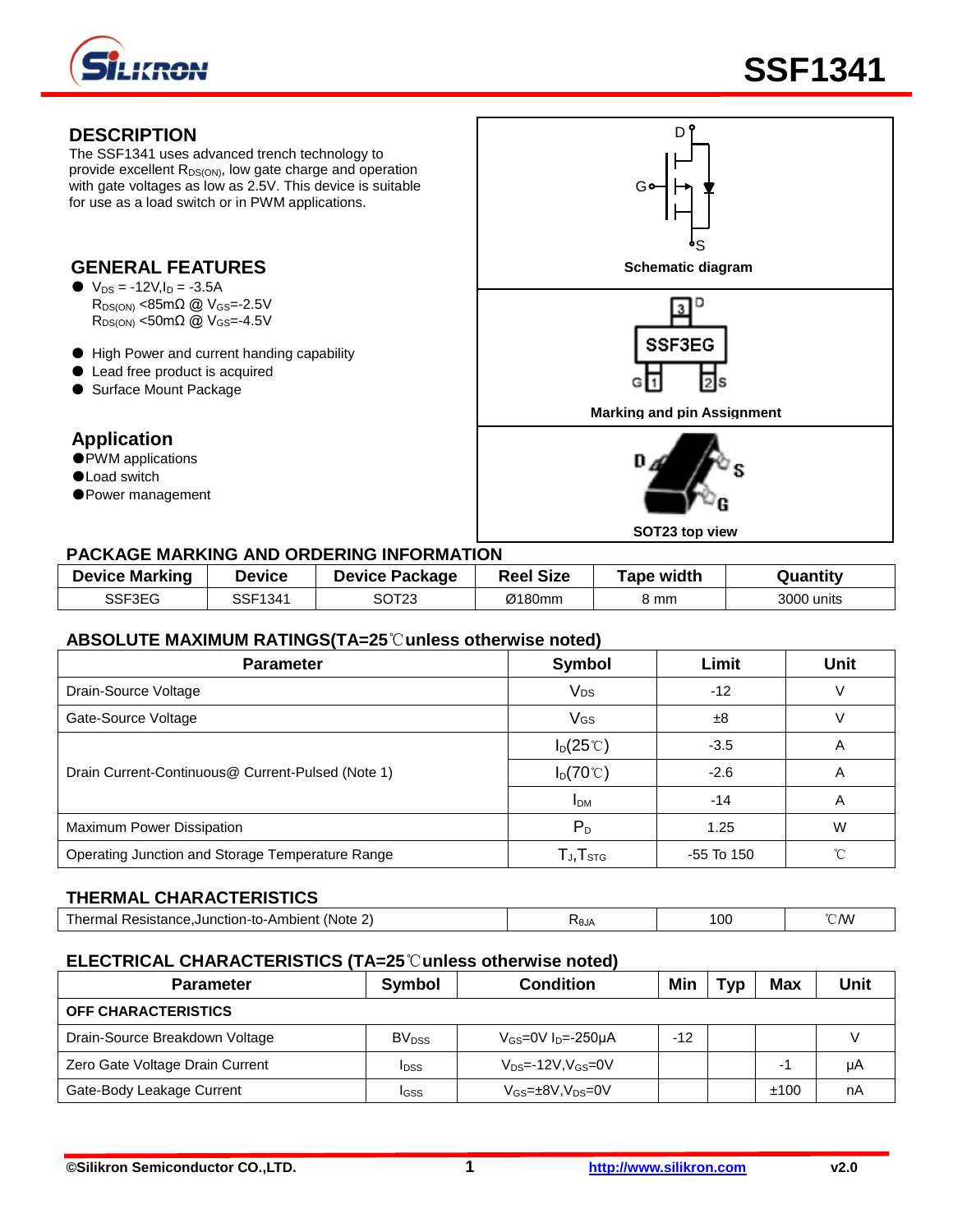

| <b>ON CHARACTERISTICS (Note 3)</b>        |                     |                                                  |        |        |        |             |
|-------------------------------------------|---------------------|--------------------------------------------------|--------|--------|--------|-------------|
| Gate Threshold Voltage                    | $V_{GS(th)}$        | $V_{DS}=V_{GS}$ , I <sub>D</sub> =-250µA         | $-0.4$ |        | $-1$   | $\vee$      |
| Drain-Source On-State Resistance          | $R_{DS(ON)}$        | $V$ <sub>GS</sub> =-4.5V, $ID=-3.5A$             |        | 41     | 50     |             |
|                                           |                     | $V_{GS} = -2.5V$ , $I_{D} = -3A$                 |        | 51     | 85     | mO.         |
| <b>Forward Transconductance</b>           | <b>gFS</b>          | $V_{DS} = -5V \cdot ln = -2.8A$                  | 8      |        |        | $\mathbf S$ |
| <b>DYNAMIC CHARACTERISTICS (Note4)</b>    |                     |                                                  |        |        |        |             |
| Input Capacitance                         | $C_{\text{lss}}$    |                                                  |        | 1000   |        | PF          |
| Output Capacitance                        | $C_{\rm oss}$       | $V_{DS} = -8V \cdot V_{GS} = 0V$ .<br>$F=1.0MHz$ |        | 200    |        | PF          |
| Reverse Transfer Capacitance              | C <sub>rss</sub>    |                                                  |        | 150    |        | PF          |
| <b>SWITCHING CHARACTERISTICS (Note 4)</b> |                     |                                                  |        |        |        |             |
| Turn-on Delay Time                        | $t_{d(on)}$         |                                                  |        | 20     | 29     | nS          |
| Turn-on Rise Time                         | $t_{r}$             | $V_{DD} = -10V I_{D} = -1A$                      |        | 19     | 30     | nS          |
| Turn-Off Delay Time                       | $t_{d(\text{off})}$ | $V_{GS} = -4.5V$ . RGEN=60                       |        | 39     | 58     | nS          |
| <b>Turn-Off Fall Time</b>                 | t                   |                                                  |        | 9      | 15     | nS          |
| <b>Total Gate Charge</b>                  | $Q_{q}$             |                                                  |        | 12     | 17     | nC          |
| Gate-Source Charge                        | $Q_{gs}$            | $V_{DS} = -8V I_{D} = -3.5A$ , $V_{GS} = -4.5V$  |        | 1.5    |        | nC          |
| Gate-Drain Charge                         | $Q_{\text{ad}}$     |                                                  |        | 3      |        | nC          |
| <b>DRAIN-SOURCE DIODE CHARACTERISTICS</b> |                     |                                                  |        |        |        |             |
| Diode Forward Voltage (Note 3)            | $V_{SD}$            | $V_{GS}$ =0V, $I_{S}$ =-1.7A                     |        | $-0.8$ | $-1.2$ | $\vee$      |

#### **NOTES:**

**1.** Repetitive Rating: Pulse width limited by maximum junction temperature.<br>**2.** Surface Mounted on 1in<sup>2</sup> FR4 Board, t ≤ 10 sec.

**3.** Pulse Test: Pulse Width ≤ 300μs, Duty Cycle ≤ 2%.

**4.** Guaranteed by design, not subject to production testing.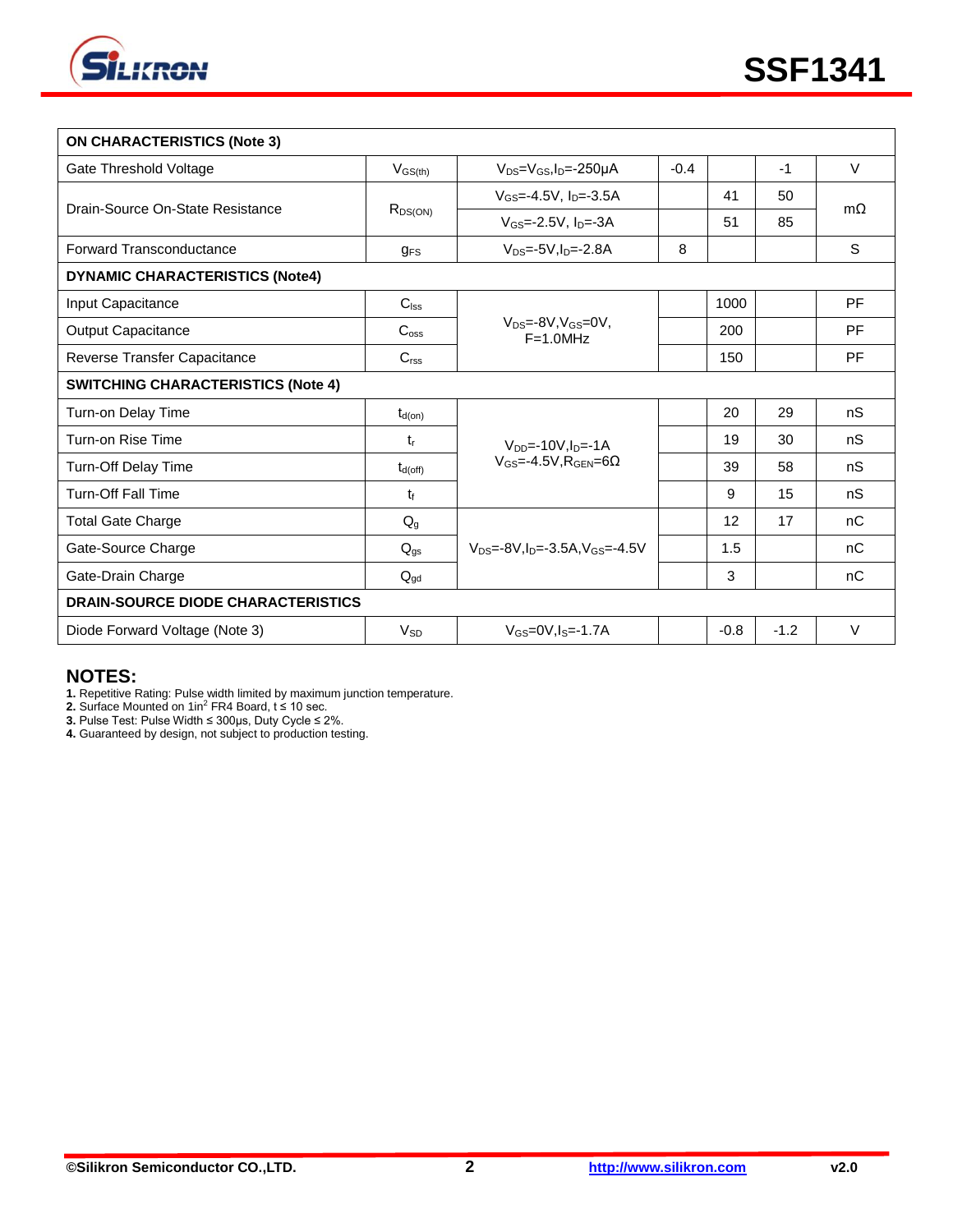

# **TYPICAL ELECTRICAL AND THERMAL CHARACTERISTICS**



**VIN**  $V_{\text{OUT}}$ **10% 10% 50% 50% PULSE WIDTH INVERTED td(on) 90% t r ton 90% 10% toff td(off) t f 90%**

**Figure 2:Switching Waveforms**

**Figure 1:Switching Test Circuit**



**Figure 5 Output CHARACTERISTICS**

**Figure 6 Drain-Source On-Resistance**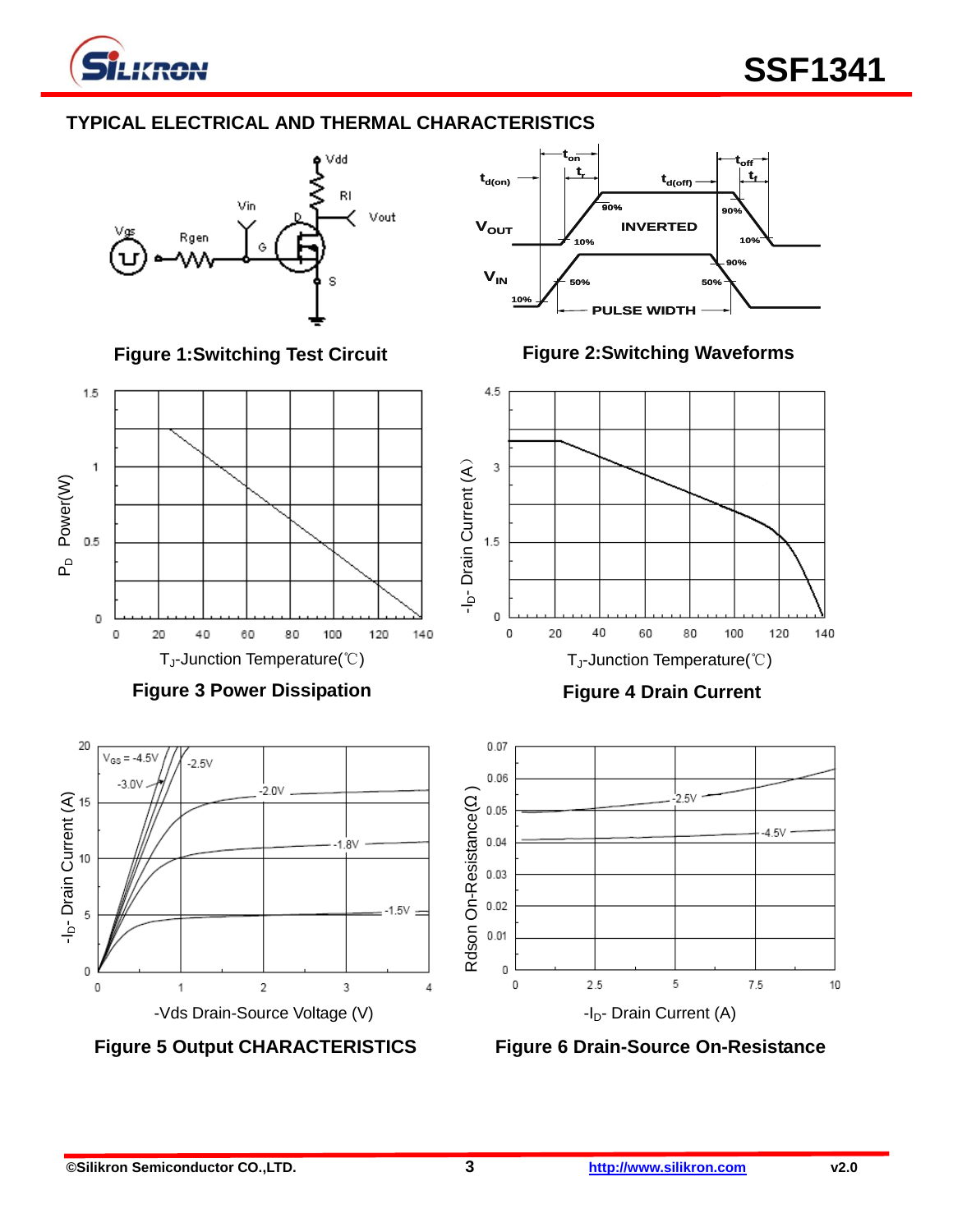







**Figure 9 Rdson vs Vgs**



 $V_{DS}$  = -8V



**Figure 8 Drain-Source On-Resistance**











3

Qg Gate Charge (nC)

9

12

15

**Figure 11 Gate Charge**

6

(v) aparov as hoo-aran spy-

Vgs Gate-Source Voltage (V)

5

3

 $\overline{\mathbf{c}}$ 

 $\overline{0}$ 

 $I_D = -3.5A$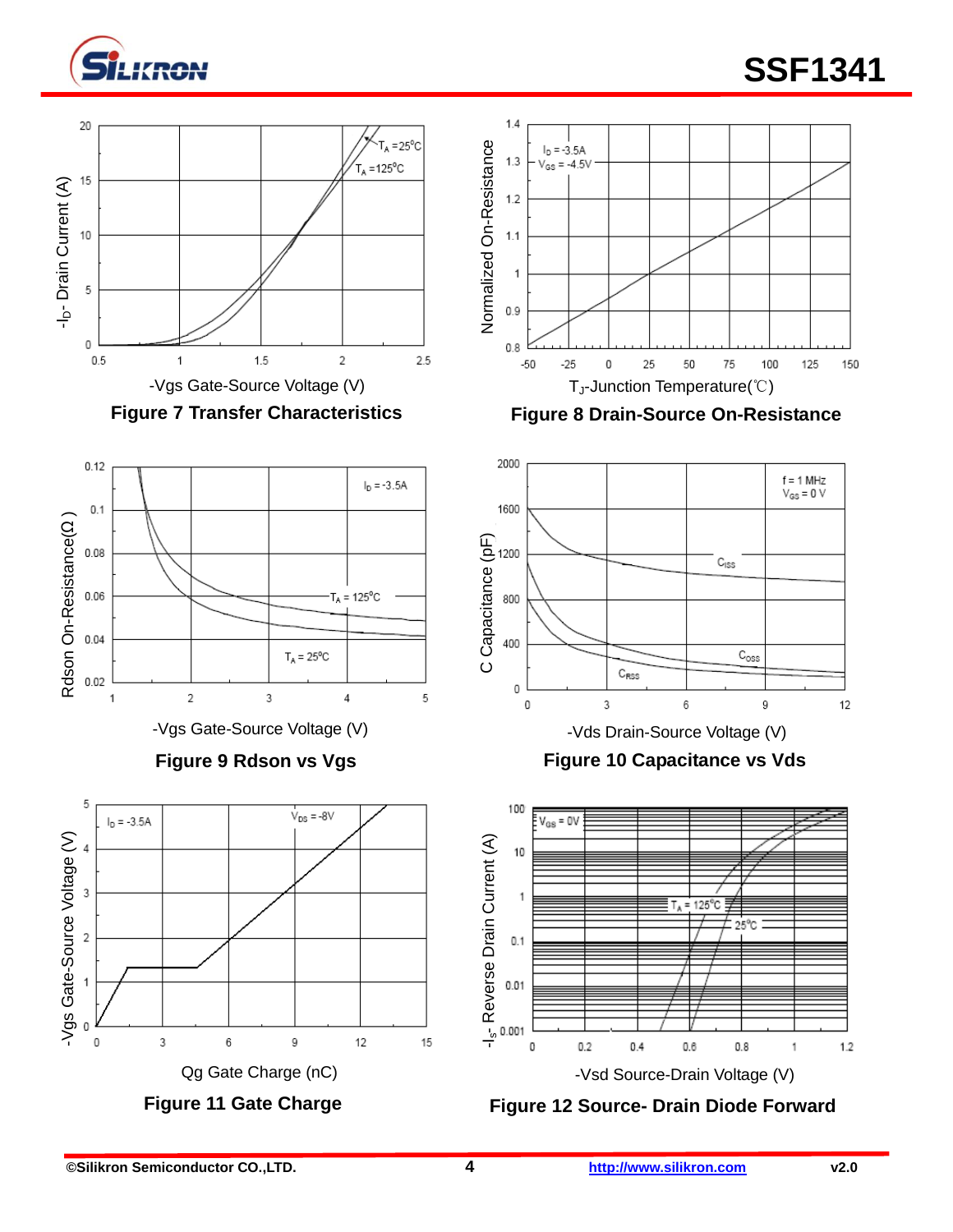



**Figure 13 Safe Operation Area**



**Figure 14 Normalized Maximum Transient Thermal Impedance**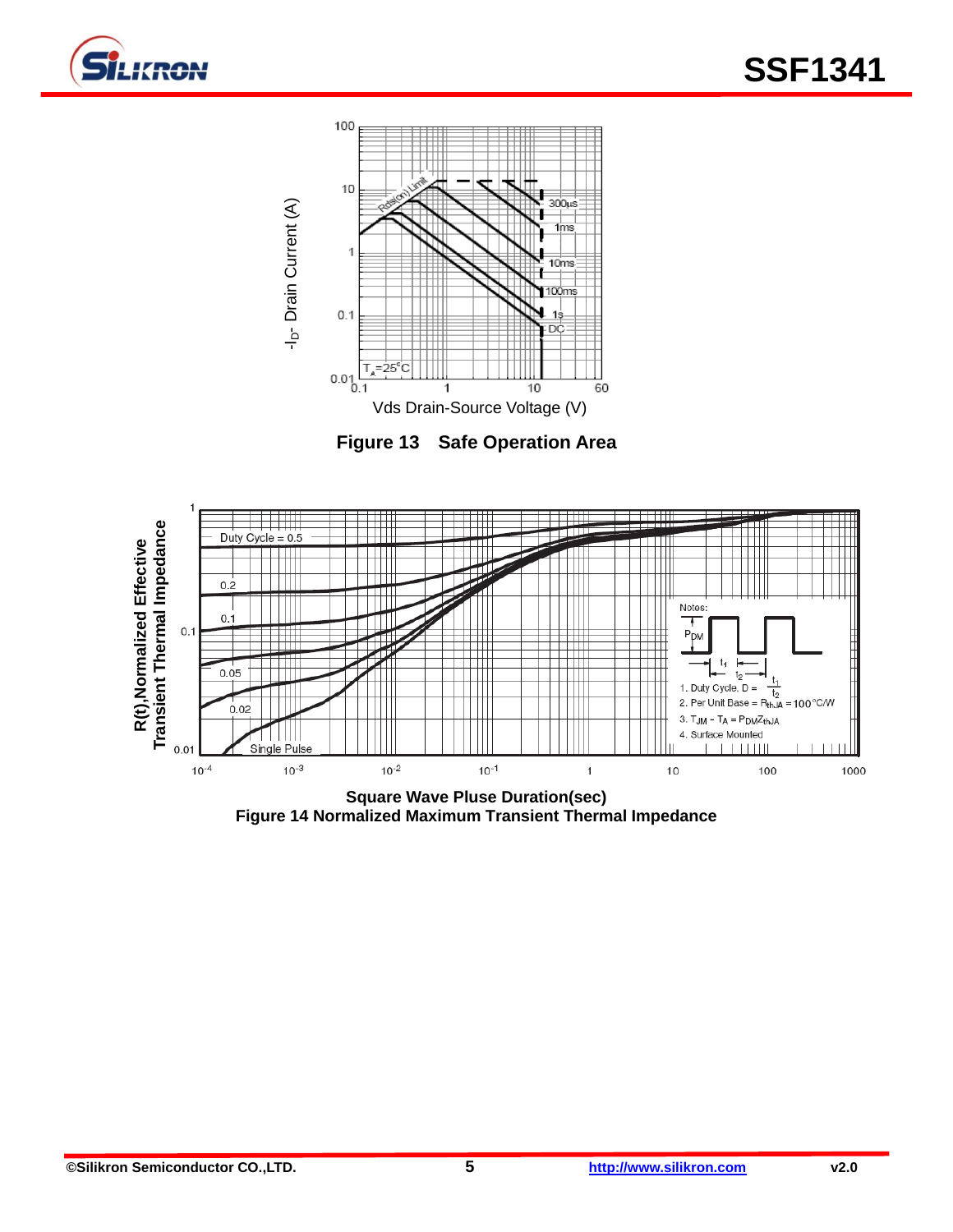

# **SOT-23 PACKAGE INFORMATION**

**Dimensions in Millimeters (UNIT:mm)**





|                | $\theta$ | 0.25 |  |
|----------------|----------|------|--|
|                |          |      |  |
|                |          |      |  |
| $\overline{c}$ |          |      |  |

| <b>Symbol</b>  | <b>Dimensions in Millimeters</b> |           |  |  |  |
|----------------|----------------------------------|-----------|--|--|--|
|                | MIN.                             | MAX.      |  |  |  |
| A              | 0.900                            | 1.150     |  |  |  |
| A1             | 0.000                            | 0.100     |  |  |  |
| A2             | 0.900                            | 1.050     |  |  |  |
| b              | 0.300                            | 0.500     |  |  |  |
| C              | 0.080                            | 0.150     |  |  |  |
| D              | 2.800                            | 3.000     |  |  |  |
| Е              | 1.200                            | 1.400     |  |  |  |
| E <sub>1</sub> | 2.250                            | 2.550     |  |  |  |
| е              | 0.950TYP                         |           |  |  |  |
| e1             | 1.800                            | 2.000     |  |  |  |
| L              | 0.550REF                         |           |  |  |  |
| L1             | 0.300                            | 0.500     |  |  |  |
| θ              | <b>0°</b>                        | $8^\circ$ |  |  |  |

## **NOTES**

1. All dimensions are in millimeters.

2. Tolerance ±0.10mm (4 mil) unless otherwise specified

3. Package body sizes exclude mold flash and gate burrs. Mold flash at the non-lead sides should be less than 5 mils.

4. Dimension L is measured in gauge plane.

5. Controlling dimension is millimeter, converted inch dimensions are not necessarily exact.